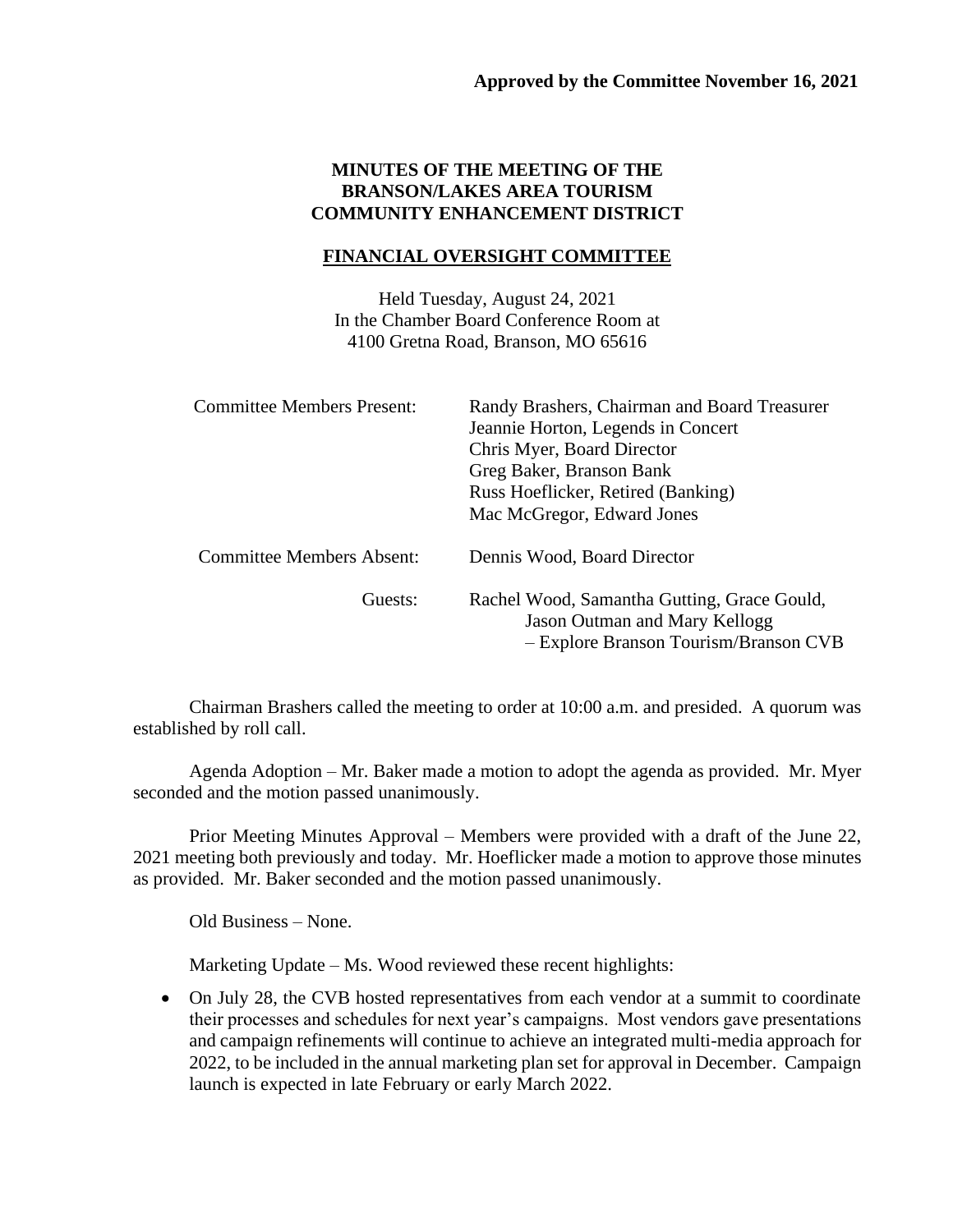## Page 2 of 3

- A pre-qualification request has been distributed to the top four research firms. Responses  $\bullet$ are due August 31 and a September 17 District selection recommendation is anticipated.
- A new Google Search Engine Marketing (SEM) co-operative grant program was  $\bullet$ developed, with the pilot program geared to live shows and entertainment venues. The District Board has approved \$150,000 allocated at a rate of \$10,000 per month for the next 15 months, with grants available beginning in October 2021. An early September press release is anticipated and a City-wide announcement event will follow to get this test program off the ground.
- McCracken Photography will provide blogs and photos for show and entertainment public  $\bullet$ relations outreach.

Board Recommendation for Audit RFP Contract Award - KPM was the only CPA firm responding to our recent audit RFP for the 2021 through 2024 audit and AUP work. Copies of that response were distributed to members both previously and today for review. Mr. Hoeflicker made a motion to recommend that the Board award the 4-year audit contract to KPM and Mr. Myer seconded. Following discussion, the motion passed unanimously.

Board Recommendation to Release Insurance RFP – Members were provided copies of our insurance RFP for the 3-year contract effective January 1, 2022 both previously and today for review. Mr. McGregor made a motion to recommend that the Board approve this insurance RFP for release at its September meeting and Mr. Baker seconded. After discussion, the motion passed unanimously.

District Financial Results and Cashflow Projection Update – Mr. Brashers reviewed the July financial statements (June business sales), which continued this year's trend of much improved revenues, rivaling those of our 2019 record year. We hope for continuing improved results through yearend.

Members discussed this month's cashflow update through yearend and the consensus was that based on results to date and continuing revenue improvements, the Board should approve a \$9.5 million gross tax revenue budget for 2022 so that staff can calculate our full budget, including marketing, for review and approval by the FOC and Board in sufficient time to ensure approval before yearend so that District operations can continue without interruption into 2022. (Financial information filed for the record.)

Chairman Brashers has canceled the September scheduled meeting, so the next Committee meeting is now scheduled for:

> Tuesday, October 26, 2021 at 10:00 a.m. in the Chamber Board Conference Room at 4100 Gretna Road, Branson, MO 65616